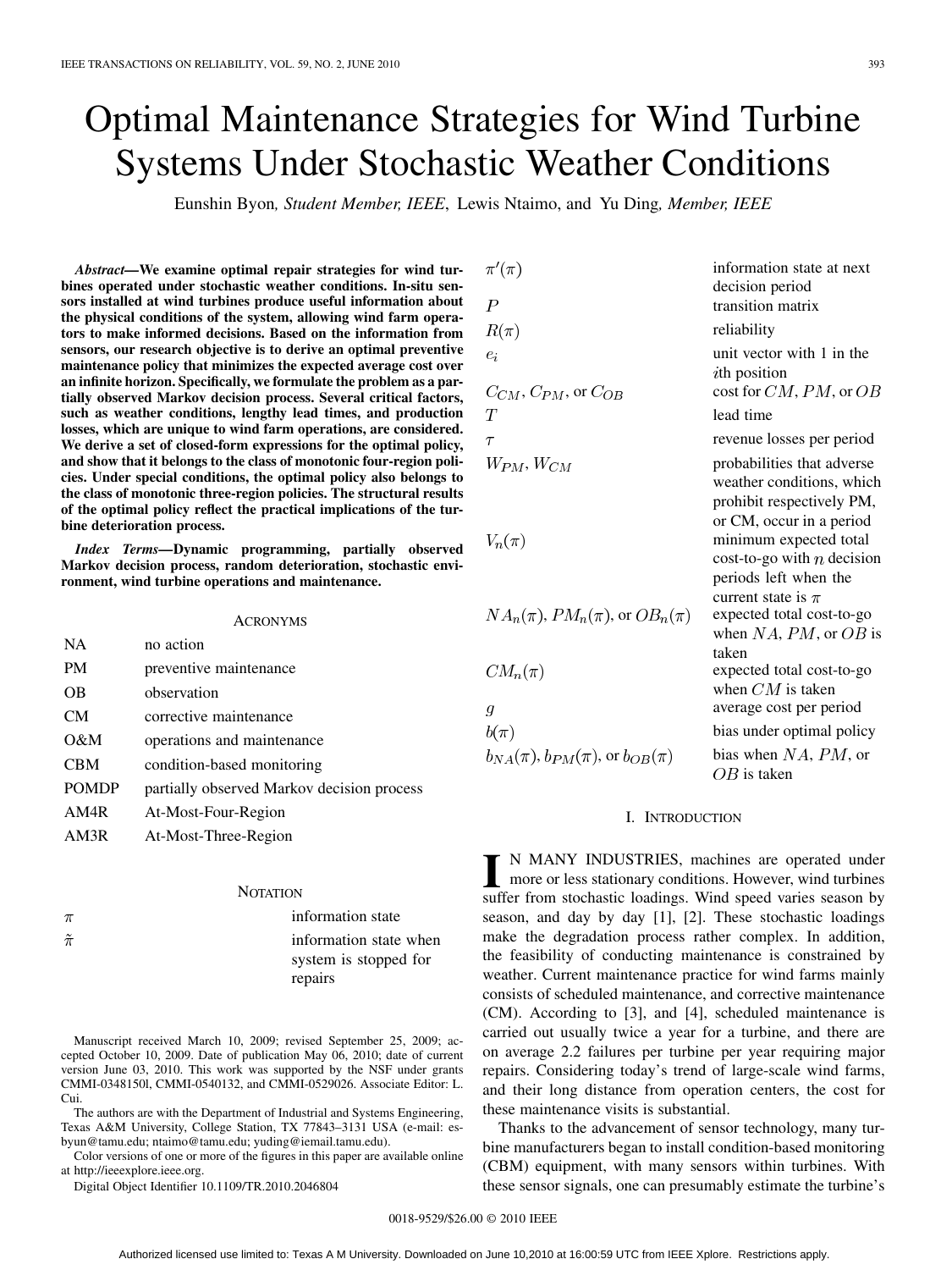physical condition, and make decisions regarding which maintenance actions to take. Consequently, wind farm operators can reduce the number of unnecessary visits, and avoid unexpected, sometimes catastrophic, failures.

CBM equipment provides abundant information, but it does not solve the uncertainty issue perfectly [5]. Fault diagnosis based on sensor measurements is nontrivial due to the fact that wind turbines operate under non-steady operating conditions. Often, it is not possible to conclude the exact state of a turbine component. Instead, one has to estimate the actual state in a probabilistic sense.

Three stochastic factors need to be considered in modeling wind turbine maintenance. The first factor is weather conditions, which may constrain the feasibility of maintenance actions. For example, under high wind speeds of more than 20 meters per second (m/s), climbing up a turbine is not allowed. Under wind speeds higher than 30 m/s, the site becomes inaccessible [6]. On the other hand, wind farms are inevitably located on windy sites to maximize electricity generation. For this reason, repair actions cannot be carried out often. In a study using a Monte-Carlo simulation, wind turbine availability remains only at 85%–94% in a 100 unit wind farm, situated about 35 kilometers off the Dutch coast [7]. The main reason for this relatively low availability is the farm's poor accessibility, which is on average around 60%. In another study by Bussel [3], the availability of a wind farm was 76%.

The second factor is repairing interruption and delay. Most wind farm-related repairs take several days to several weeks to complete. This relatively long duration increases the likelihood that a repair is interrupted by adverse weather conditions. When the weather becomes adverse, the crew must stop working, and wait until weather conditions become favorable. These delays cause revenue losses because wind turbines can no longer be operated until the repairs are completed. The third factor is long lead time for assembling maintenance crews, and obtaining spare parts, which also significantly affects wind turbine downtime. For example, it can take several weeks for parts, such as a gearbox, to be delivered [8].

Due to the aforementioned uncertainty, and stochastic issues, we believe that a properly timed, well-planned preventive maintenance strategy is pressingly needed in the wind power industry. Taking all of the above issues into consideration, we derive the optimal repair strategies that minimize the average long-run cost for wind turbine maintenance under stochastic conditions. We emphasize the main contributions of this study with the following points:

- 1) We develop a dynamic optimization model by formulating the problem as a partially observed Markov decision process (POMDP), which considers the costs associated with different actions, and other critical aspects. To the best of our knowledge, the proposed model is the first mathematical model for wind turbine maintenance.
- 2) We analytically derive the optimal control limits for each action as a set of closed-form expressions. We provide the necessary and sufficient conditions under which preventive maintenance will be optimal. The sufficient conditions for other actions to be optimal are also derived.

3) We establish several structural properties, such as the monotonicity of the optimal policy. We show that the structure of the optimal policy is similar to those studied in the previous POMDP literature, but our policy structure requires *weaker* assumptions. Optimality results for other policy structures, not previously proved in the literature, are also presented. We examine the practical implications of these properties in wind turbine maintenance.

The remainder of the paper is organized as follows. We start off with reviewing related work in Section II. Then, we present the POMDP model in Section III. In Section IV, several structural properties of the optimal policy are discussed. In Section V, we derive an algorithm for finding the optimal policy based on the structural properties established in the previous section. The computational results are reported in Section VI. Finally, we conclude the paper in Section VII.

# II. LITERATURE REVIEW

Several studies have been conducted to find critical factors which affect the operations and maintenance (O&M) costs of wind turbines. Pacot *et al.* [8] discuss key performance indicators in wind farm management, and review the effects of several factors such as turbine age, turbine size, and location. Bussel [3] presents an expert system to determine the availability and O&M costs. Rademakers *et al.* [7] describe two simulation models for O&M, and illustrate the features and benefits of their models through a case study of a 100 MW offshore wind farm.

An insightful review of recent CBM work for wind turbines is provided by Caselitz & Giebhardt [9]. The most widely used monitoring system is vibration monitoring. The other monitoring systems include measuring the temperature of bearings, lubrication oil particulate content analysis, and optical strain measurements [10]. Nilsson  $\&$  Bertling [4] discuss the benefits of CBM with a case study of two wind farms by breaking down the entire maintenance costs into several components. McMillan & Ault [6] also quantify the cost-effectiveness of CBM using a Monte Carlo simulation.

Several mathematical models that incorporate information from CBM sensors have recently been introduced. Although these models are not specifically developed for wind turbine maintenance, they provide insights into how CBM sensory information can be utilized. Maillart [11] uses POMDPs to adaptively schedule observations, and to decide the appropriate maintenance actions based on the state information from CBM sensors. Gebraeel [12] integrates the real-time sensory signals with a population-specific aging process so to capture the degradation behavior of individual components. Similarly, Ghassemi *et al.* [13] represent a system's deterioration process with two sources. One source is the average aging behavior that is usually provided by the manufacturer or estimated using survival data. The other source is the system utilization that can be diagnosed by using CBM data.

Several studies examine the structural properties of POMDP maintenance models [11], [14]–[19]. Although these studies use different state definitions and cost structures, they establish a similar structural property of the optimal policy called the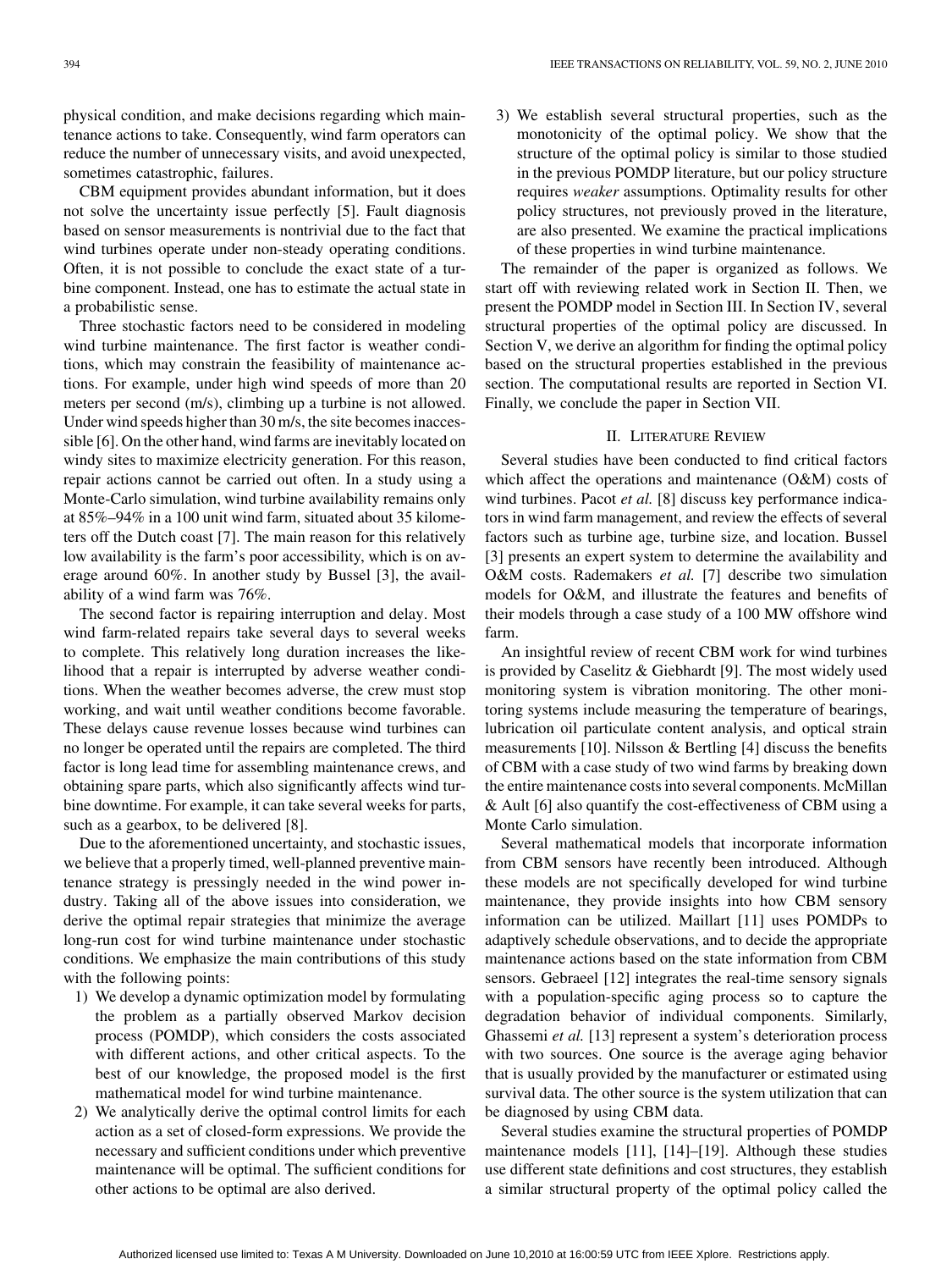monotonic "At-Most-Four-Region" (AM4R) structure. The monotonic AM4R structure implies that, along ordered subsets of deterioration state spaces, the optimal policy regions are divided into at most four regions with the following order: no action  $\rightarrow$  observation (or, inspection)  $\rightarrow$  no action  $\rightarrow$  preventive maintenance. For detailed reviews of these AM4R studies, we refer the reader to [11].

Few quantitative studies have been done for systems operating under stochastic environments. Thomas *et al.* [20] investigate the repair strategies to maximize the expected survival time until a catastrophic event occurs in an uncertain, stochastic environment. These authors consider the situation where a system should be stopped during inspection or maintenance action. If specific events, called "*initiating events*", take place when a system is down, or being replaced, it is denoted a catastrophic event. They show that similar AM4R structural results hold for a simple system where a system state takes only binary values, i.e., operating or failed.

In this study, we devise a multistate, POMDP model to represent the degradation process of wind turbines, and to decide the optimal maintenance strategies. Our model extends the model introduced in [11] by incorporating several unique characteristics of wind turbine operations. To represent the stochastic weather conditions, our extended model adopts the "*initiating events*" idea, proposed in [20]. This approach is applicable because the occurrence of harsh weather conditions delay repairs, and cause significant revenue losses, making the circumstances analogous to those discussed in [20]. Other aspects of wind turbine operations, such as the long lead time after an unplanned failure, and the resulting production losses, are also included in our model.

#### III. MATHEMATICAL MODELS

In this section, we formulate the wind turbine maintenance problem, and introduce the existing algorithm to numerically solve it. In later sections, we present a computationally improved algorithm after analysing the structural properties of the proposed model.

#### *A. Model Formulation*

We consider a system whose deterioration conditions are classified into a finite number of levels  $1, \dots, m + 1$ . Status 1 denotes the best condition, "new". Status  $m$  denotes the most deteriorated condition, and status  $m + 1$  is the failed condition. Often, one does not know a system's physical condition precisely. We therefore choose to define a state in a probabilistic sense to represent the belief over the actual deteriorated condition, and formulate the problem using a POMDP model. That is, the state of a system is defined as

$$
\pi = [\pi_1, \pi_2, \cdots, \pi_{m+1}], \tag{1}
$$

where  $\pi_i$ ,  $i = 1, \dots, m + 1$  is the probability that the system is in deterioration level  $i$ . Please note that this state definition is consistent with what has been used in the POMDP literature [19], where  $\pi$  is commonly known as an information state. Because wind turbines do not properly operate upon failure, we

say that  $\sum_{i=1}^{m} \pi_i = 1$  when the system is not failed; if it fails,  $\pi_{m+1} = 1.$ 

We assume that wind farm operators make decisions in discrete time. Conceptually, each decision period can be of any length of time. But, we consider that decisions are made frequently (e.g. weekly) because wind farm operators want to make timely decisions based on the stream of sensor signals from CBM equipment. When decisions are made frequently, a discount rate is close to 1. Therefore, we formulate the problem as an average expected cost model as suggested in Puterman [21], and we examine the policies to minimize the expected cost per unit period.

Given the information state  $\pi$ , one of the following *three* actions is available for an operating system at the beginning of each period.

• No Action  $(NA)$ : continue the operation without any intervention. The system undergoes Markovian deterioration according to a known transition probability matrix,  $P = [p_{ij}]_{(m+1)\times(m+1)}$  [22], [23]. Suppose that the current information state is  $\pi$ , and no action is taken. The probability that the system will still operate until the next decision point is  $R(\pi) = 1 - \sum_{i=1}^{m} \pi_i p_{i,m+1}$ . In the literature,  $R(\pi)$  is often referred to as the *reliability* of the system. Maillart [11] shows that the information state after the next transition, given the system is not failed, is

$$
\pi'_j(\pi) = \begin{cases} \frac{\sum_{i=1}^m \pi_i p_{ij}}{R(\pi)}, & j = 1, 2, \dots, m \\ 0, & j = m + 1 \end{cases}
$$
 (2)

As such, the system is transited to the next state  $\pi'(\pi) = [\pi'_1(\pi), \cdots, \pi'_m(\pi), 0]$  with probability  $R(\pi)$ . If it fails with probability  $1 - R(\pi)$ , the state becomes  $e_{m+1}$ in the next period.

- Preventive Maintenance  $(PM)$ : repair the system at cost  $C_{PM}$  ( $\leq C_{CM}$ ). PM takes one full period. We assume that, to complete  $PM$ , weather conditions should be favorable during one full period. In the case that weather becomes harsh during  $PM$ , the crew hold the repair work until the weather becomes favorable. This delay incurs  $\tau$ revenue losses per period because wind turbines cannot be operated until PM is completed. Let  $\tilde{\pi}$  denote the state when the system is stopped for repairs. After  $PM$ , the state is returned to an as-good-as-new state.
- Observation  $(OB)$ : evaluate the exact deterioration level at cost  $C_{OB}$  ( $C_{OB}$  +  $C_{PM} \le C_{CM}$ ). OB instantaneously reveals the system state with certainty. So the information state reverts to state  $e_i$ , where  $e_i = [0, \dots, 1, \dots, 0]$  is an  $(m+1) \times 1$  dimensional row vector with a 1 in the *i*th position, and 0 elsewhere. After observation, the decision maker will choose either  $NA$ , or  $PM$  in that same decision period, based on the updated information state.

Upon a failure, parts are ordered, and a maintenance crew is arranged, which takes  $T$  lead time. When all of the parts and crew are available,  $CM$  is carried out for one full period at cost  $C_{CM}$  if weather conditions are conducive to repair work. Otherwise,  $CM$  has to wait until weather conditions become favorable. Unless CM is completed, wind turbines cannot be operated, and it causes  $\tau$  revenue losses per period. After CM, the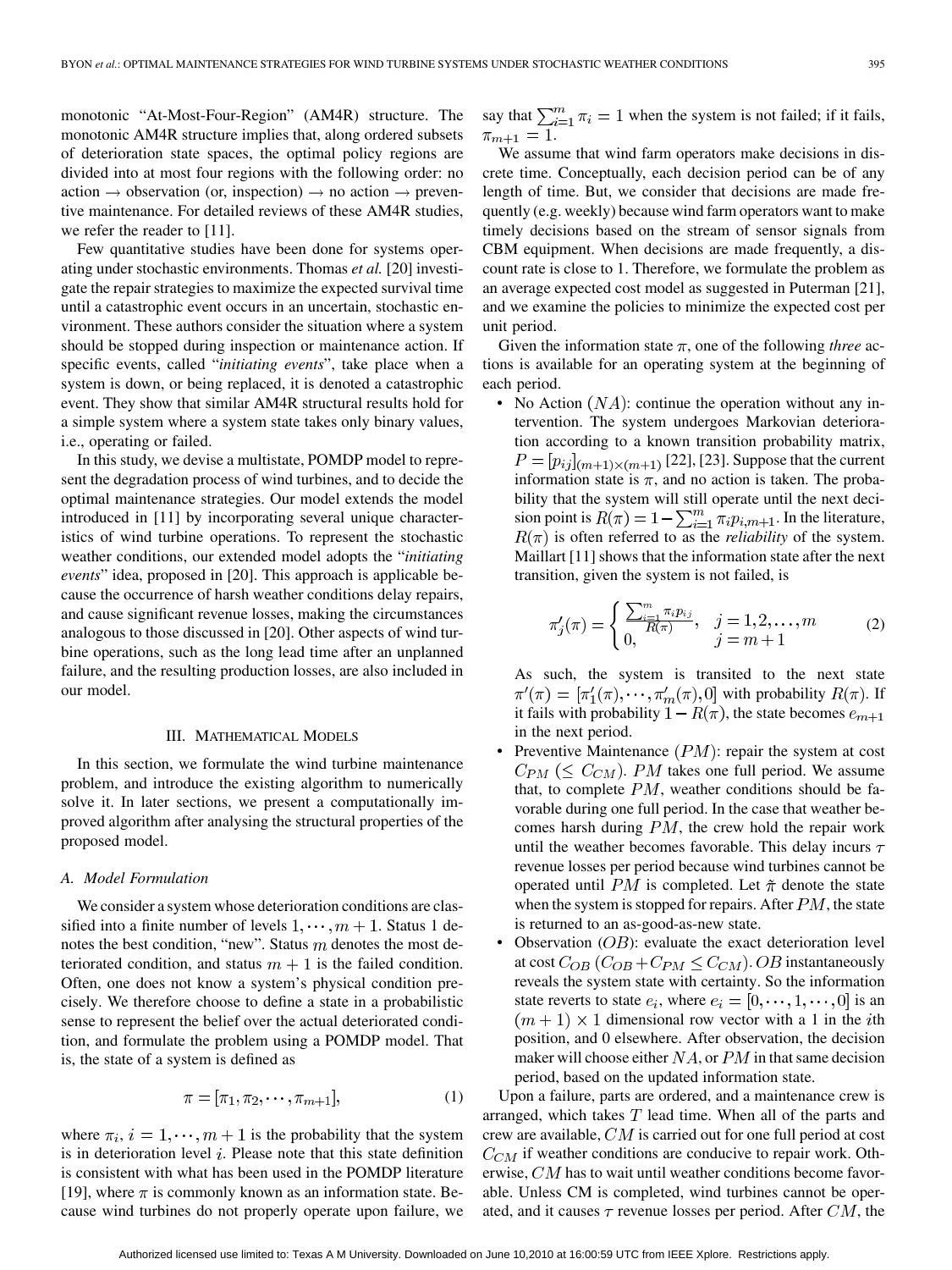

Fig. 1. Corrective maintenance after a failure occurs when maintenance crew and spares are available, and weather conditions are conducive to carry out  $CM$ .

system is renewed to an as-good-as-new state,  $e_1$ . Fig. 1 illustrates the process after a failure.

When  $W_{PM}$  or  $W_{CM} > 0$ , it implies that the stochastic operating conditions affect maintenance feasibility. On the contrary,  $W_{PM} = W_{CM} = 0$  represents a *static* environment in which repair actions can be taken at any time. Because  $CM$ requires more complicated repair jobs than  $PM$ ,  $CM$  needs better weather conditions than PM. Therefore,  $W_{CM} \geq W_{PM}$ in many practical cases. We assume that the events of these adverse weather conditions occur randomly.

Let  $V_n(\pi)$  denote the minimum expected total cost from the current period  $n$  to the terminal period (or, cost-to-go) when the current state is  $\pi$ . We formulate the problem as the average expected cost model

$$
V_n(\pi) = \min \begin{cases} NA_n(\pi) = (\tau T + CM_{n-T-1}(e_{m+1})) (1 - R(\pi)) \\ + V_{n-1}(\pi'(\pi)) R(\pi) \\ PM_n(\pi) = (1 - W_{PM})(\tau + C_{PM} + V_{n-1}(e_1)) \\ + W_{PM}(\tau + PM_{n-1}(\tilde{\pi})) \\ OB_n(\pi) = C_{OB} + \sum_{i=1}^m Post_n(e_i)\pi_i \end{cases}
$$
(3)

where

 $\epsilon$ 

$$
CM_{n-T-1}(e_{m+1}) = (1 - W_{CM})(\tau + C_{CM} + V_{n-T-2}(e_1)) + W_{CM}(\tau + CM_{n-T-2}(e_{m+1})),
$$
 (4)

$$
PM_{n-1}(\tilde{\pi}) = (1 - W_{PM})(\tau + C_{PM} + V_{n-2}(e_1)) + W_{PM}(\tau + PM_{n-2}(\tilde{\pi})),
$$
\n(3)

$$
V_{PM}\left(\tau + PM_{n-2}(\tilde{\pi})\right),\tag{5}
$$

$$
Post_n(e_i) = \min \{NA_n(e_i), PM_n(e_i)\} \tag{6}
$$

In  $NA_n(\pi)$ , the first term  $\tau T$  reflects revenue losses during lead time after a failure.  $OB_n(\pi)$ , and  $Post_n(\pi)$  together represent that, after each observation at cost  $C_{OB}$ , the state is updated to  $e_i$  with probability  $\pi_i$ , and then we choose either  $NA$  or  $PM$  in the same decision period.  $CM_{n-T-1}(e_{m+1})$ , and  $PM_{n-1}(\tilde{\pi})$ consider weather constraints when carrying out  $CM$ , or  $PM$ , respectively.

Because the system is renewed after  $CM$  or  $PM$  as long as weather conditions are good, the model is unichain<sup>1</sup> for  $0 \leq$  $W_{CM}$  < 1, and  $0 \leq W_{PM}$  < 1 [11]. For these kinds of problems, Puterman [21] shows that  $V_n(\pi)$  approaches a line with slope g, and intercept  $b(\pi)$ , as n becomes large. That is,

$$
\lim_{n \to \infty} \frac{V_n(\pi)}{n} = g, \text{ and } \lim_{n \to \infty} (V_n(\pi) - ng) = b(\pi) \quad (7)
$$

<sup>1</sup>That is, the transition matrix corresponding to each action consists of a single recurrent class.

Here,  $q$  denotes the average cost per unit time under the optimal policy, and  $b(\pi)$  is the bias, or the relative cost when the information state starts from  $\pi$ .

Taking the limits of both sides of (3), and then applying (7) in both sides, yields

$$
b(\pi) = min \begin{cases} b_{NA}(\pi) = ((\tau - g)T + b(e_{m+1}))(1 - R(\pi)) \\ + b(\pi'(\pi))R(\pi) - g, \\ b_{PM}(\pi) = (1 - W_{PM})(\tau + C_{PM}) \\ + W_{PM}(b(\tilde{\pi}) + \tau) - g, \\ b_{OB}(\pi) = C_{OB} + \sum_{i=1}^{m} b(e_i)\pi_i \end{cases}
$$
(8)

Applying the same technique to (4), and (5), respectively, yields

$$
b(e_{m+1}) = C_{CM} + b(e_1) + \frac{\tau - g}{1 - W_{CM}}
$$
 (9)

$$
b(\tilde{\pi}) = C_{PM} + b(e_1) + \frac{\tau - g}{1 - W_{PM}}
$$
 (10)

Because  $b(\pi)$  is the relative difference in total cost that results from starting the process in state  $\pi$  instead of in any other state, Puterman [21] suggests to set  $b(\pi^0) = 0$  for an arbitrary  $\pi^0$ . Intuitively, we set  $b(e_1) = 0$  in (9), and (10). Let us now define the new maintenance costs which compound weather effects, lead time, and production losses by  $C'_{CM}$ , and  $C'_{PM}$ , respectively, as

$$
C'_{CM} = C_{CM} + \frac{\tau - g}{1 - W_{CM}} + (\tau - g)T
$$
 (11)

$$
C'_{PM} = C_{PM} + \frac{\tau - g}{1 - W_{PM}}
$$
 (12)

Note that both  $C'_{CM}$ , and  $C'_{PM}$  are increasing in  $W_{CM}$ , and  $W_{PM}$ , respectively. This increase implies that a higher frequency of harsh weather conditions incurs higher repair costs. Here, we assume that  $\tau \geq g$ ; that is, the revenue losses are greater than or equal to the average cost per period. Therefore, the added costs due to an unplanned failure (that is,  $C'_{CM} - C'_{PM}$ ) arise from the following three factors: increased repair costs (for doing  $CM$ ), increased possibility of repair delays due to more restricted weather requirements to carry out  $CM$ , and production losses caused by the waiting time to prepare resources after a failure.

Substituting  $C'_{CM}$ , and  $C'_{PM}$  into (8)–(9) simplifies these equations to

$$
b(\pi) = \min \begin{cases} b_{NA}(\pi) = C'_{CM}(1 - R(\pi)) + b(\pi'(\pi)) R(\pi) - g, \\ b_{PM}(\pi) = C'_{PM}, \\ b_{OB}(\pi) = C_{OB} + \sum_{i=1}^{m} b(e_i) \pi_i \end{cases}
$$
(13)

## *B. Solution Method—Pure Recursive Technique*

First, let us consider a sample path emanating from an information state  $\pi$ . By a sample path, we mean the sequence of information states over time when no action is taken, which is denoted by  $\{\pi, \pi^2, \cdots, \Pi(\pi)\}\$  where  $\pi^2 = \pi'(\pi), \pi^3 = \pi'(\pi^2),$ and so on.  $\Pi(\pi)$ , defined by  $\Pi(\pi) \equiv \pi^{k^*}$ , where  $\|\pi^{k+1} - \pi^k\| < \epsilon$  with small  $\epsilon > 0$ , is a stationary state, or an absorbing state. Maillart [11] shows, by referring to [24], that when the Markov chain is acyclic,  $\Pi(\pi)$  exists for any  $\epsilon > 0$ .

Let us call the sequence of states emanating from one of the extreme points  $b(e_i)$ ,  $\forall i$ , in (13) an *extreme* sample path. All the biases at the states on the extreme sample paths and average cost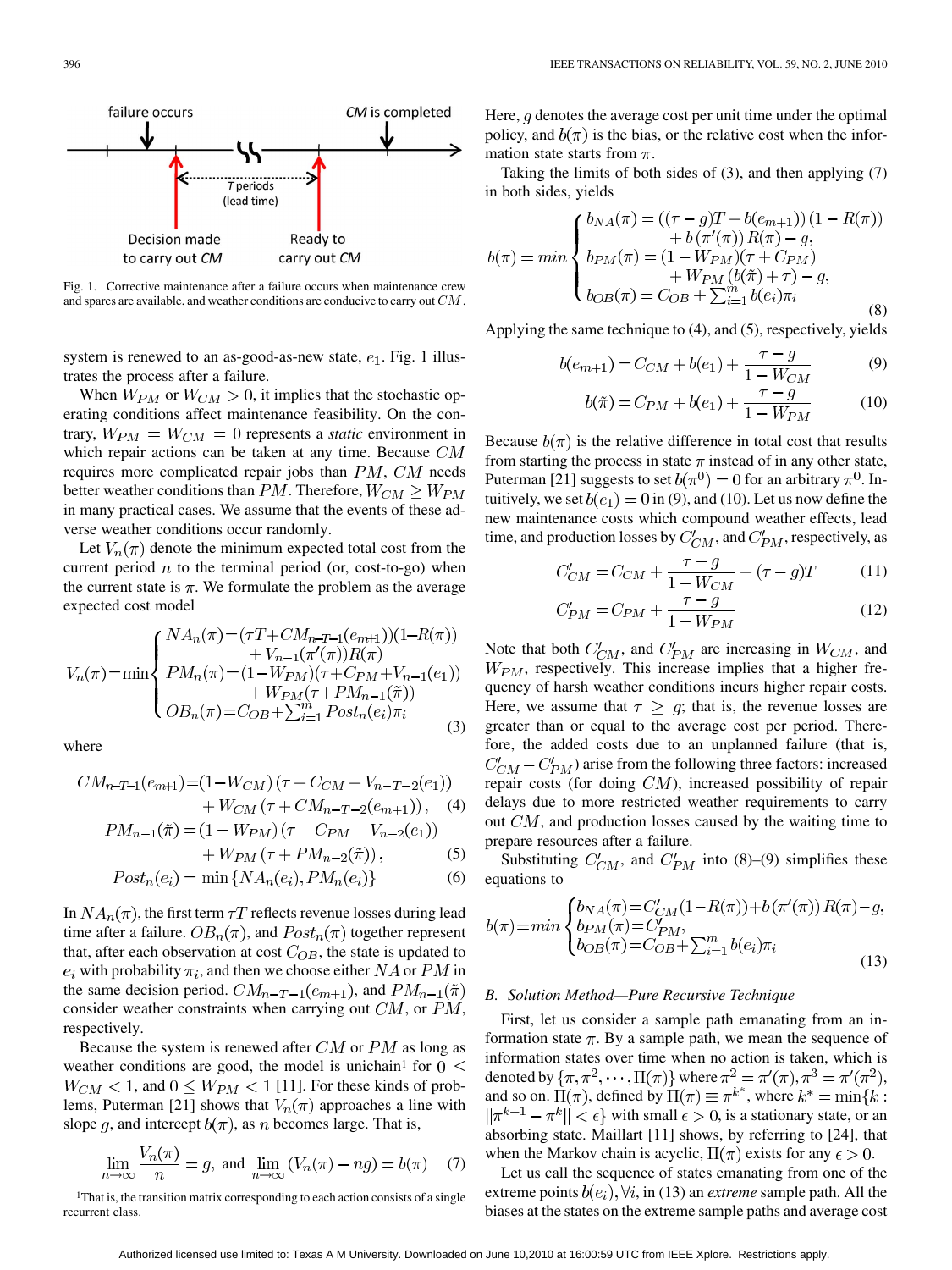can be obtained by applying *policy iteration* (or *value iteration*) methods to the states only on the extreme sample paths [21]. Then,  $b_{OB}(\pi)$ , and  $b_{PM}(\pi)$  in (13) can be directly computed.

Now, we only need to compute  $b_{NA}(\pi)$  to get  $b(\pi)$ . Maillart [25] introduces the following recursive technique. First, we solve (13) for  $\Pi(\pi)$  by

$$
b(\Pi(\pi)) = min \begin{cases} b_{NA}(\Pi(\pi)) = C'_{CM} - \frac{g}{1 - R(\Pi(\pi))}, \\ b_{PM}(\Pi(\pi)) = C'_{PM}, \\ b_{OB}(\Pi(\pi)) = C_{OB} + \sum_{i=1}^{m} b(e_i) \Pi(\pi)_i \\ (14) \end{cases}
$$

Then, we apply  $b(\Pi(\pi))$  to (13) to find the optimal policy at the previous state. By solving the recursive set of equations backwards, we can get the optimal policy along the states on the sample path emanating from the original state  $\pi$ .

However, this recursive technique might be computationally inefficient when we want to find the optimal policies at a large number of states in a high dimensional state space. This inefficiency is because we have to apply each recursive set of equations for each state. These computational difficulties motivate us to study the structural properties of the model.

## IV. STRUCTURAL PROPERTIES

In this section, we establish several structural properties of the optimal policy. More specifically, we derive a set of closed expressions for the optimal policy including the exact control limits for  $PM$ . In later sections, we show how these results help attain optimal polices. We also show that the model exhibits the monotonous AM4R policy structure. This finding is an extension of a previous study in [11]. In [11], the AM4R results are shown, for a simpler model than the one presented here, and are obtained under specific assumptions on the transition matrix, and information states. We relax the assumptions while proving the results, and establish the conditions when the optimal policy is simplified to a more intuitive "At-Most-Three-Region" (AM3R) structure.

#### *A. Preliminary Results*

We first introduce several definitions which are often used in POMDP studies. These definitions can be found, for example, in [15], [16], and [18].

*Definition 1:* Information state  $\pi$  is stochastically less (or smaller) than  $\hat{\pi}$ , denoted as  $\pi \prec_{st} \hat{\pi}$  iff for all  $j = 1, \dots, m + 1$ .

*Definition 2:* Information state  $\pi$  is less (or smaller) in likelihood ratio than  $\hat{\pi}$ , denoted as  $\pi \prec_{lr} \hat{\pi}$  iff  $\pi_i \hat{\pi}_i - \pi_i \hat{\pi}_i \geq 0$  for all  $j \geq i$ .

These two definitions present the binary relations of the two states in the sense of deterioration. Both definitions imply that, when the system is less deteriorated, the state is stochastically (or in the likelihood ratio) less than another [19]. However, Proposition 1(a) (see below) suggests that the  $\prec_{lr}$  relationship is stronger than the  $\prec_{st}$  relationship [16]. We also need additional definitions regarding the transition matrix  $P$ .

*Definition 3:* A transition matrix  $P$  has an Increasing Failure Rate (IFR) if  $\sum_{i>k} p_{ij} \leq \sum_{i>k} p_{i'j}$  for all  $i' \geq i$ , and  $\forall k$ .

*Definition 4:*  $\overline{A}$  transition matrix  $P$  is Totally Positive of order 2 (TP2) if  $p_{ij}p_{i'j'} \geq p_{i'j}p_{ij'}$  for all  $i' \geq i$ , and  $j' \geq j$ .

These definitions imply that the more deteriorated system tends to more likely deteriorate further, and/or fail [11]. Similar to the stochastic relations defined in Definition 1, and Definition 2,  $TP2$  is a more stringent assumption than  $IFR$  due to the following Proposition 1(b) [16].

*Proposition 1:* (Rosenfield [16]) (a) If  $\pi \prec_{lr} \hat{\pi}$ , then  $\pi \prec_{st} \hat{\pi}$ . (b) If  $P$  is  $TP2$ , then  $P$  is  $IFR$ .

Before presenting our results, we introduce several well-known results in the following two Propositions.

*Proposition 2:* (Derman [26]) For any column vector  $v$  such that  $v_i \le v_{i+1}, \forall i$ , if  $\pi \prec_{st} \hat{\pi}$ , then  $\pi \cdot v \le \hat{\pi} v$ .

*Proposition 3:* (a) (Maillart [11]) Suppose that  $P$  is IFR. If  $\pi \prec_{st} \hat{\pi}$ , then  $R(\pi) > R(\hat{\pi})$ . (b) (Maillart & Zheltova [19]) If P is IFR and  $\pi \prec_{st} \hat{\pi}$ , then  $\pi P \prec_{st} \hat{\pi} P$ .

Now, Proposition 4 establishes that, when  $P$  is IFR, the stochastic ordering of two states are maintained after the transitions. Proofs of all propositions, lemmas, and theorems are included in the Appendix, or on the author's website [34].

*Proposition 4:* Suppose that P is IFR. If  $\pi \prec_{st} \hat{\pi}, \pi'(\pi) \prec_{st}$  $\pi'(\hat{\pi})$ .

The following Proposition 5 demonstrates that the optimal cost-to-go for a failed system is always greater than, or equal to, the cost-to-go when it is stopped for  $PM$ .

*Proposition 5:* (a)  $CM_n(e_{m+1}) - C_{CM} \geq PM_n(\pi)$  –  $C_{PM}\forall n$  where  $CM_n(e_{m+1})$ , and  $PM_n(\pi)$  are defined in (4), and (3), respectively. (b)  $CM_n(e_{m+1}) \geq PM_n(\pi) \forall n$ .

The above Propositions allow us to derive the monotonicity of  $V_n(\pi)$  in  $\prec_{st}$ -ordering, as shown in Lemma 1.

*Lemma 1:* If P is IFR,  $b(\pi)$  in (13) is non-decreasing in  $\prec_{st}$ . The claim of Lemma 1 extends the result presented in [11] where the monotonicity of the optimal cost function in  $\prec_{lr}$ -ordering on the  $TP2$  transition matrix is shown. Also, unlike our model, the model in [11] assumes  $\tau = 0$ ,  $T = 0$ , and static environments (that is,  $W_{CM} = W_{PM} = 0$ ). Therefore, the result of Lemma 1 is more general, and can be applied to other general aging systems.

## *B. Closed Expressions for Optimal Policy Regions*

In this section, we present the closed boundary expressions for the optimal policy. Let  $\delta^*(\pi)$  denote the stationary optimal policy (or decision rule) at  $\pi$ . Also, let  $\Omega_{NA}(\pi)$ ,  $\Omega_{OB}(\pi)$ ,  $\Omega_{PM}(\pi)$  be the set of information states with  $\delta^*(\pi) = NA$ ,  $\delta^*(\pi) = OB$ , and  $\delta^*(\pi) = PM$ , respectively. To get the optimal policy to minimize the long-run average cost, we need to compare  $b_{NA}(\pi)$ ,  $b_{PM}(\pi)$ , and  $b_{OB}(\pi)$ .

First, the following Lemma 2 explains when  $NA$  is preferred to  $PM$ , and vice versa. To prove the claim, we apply a technique similar to the one used in [13].

*Lemma 2:* Suppose that  $P$  is IFR and upper-triangular. if  $R(\pi) \geq 1 - g/(C'_{CM} - C'_{PM})$ . Also, if  $R(\pi) < 1 - g/(C'_{CM} - C'_{PM})$  for  $\pi \prec_{st} \pi'(\pi)$ .

The claim of Lemma 2 is intuitive. As the system deteriorates, its reliability monotonically decreases. When its reliability is lower than a threshold (here, it is  $1 - g/(C'_{CM} - C'_{PM})$ ), it is better to take some actions rather than do nothing. On the contrary, we do not need to carry out costly maintenance action for a highly reliable system. Note that the second part of Lemma 2 requires the assumption  $\pi \prec_{st} \pi'(\pi)$ , which implies that the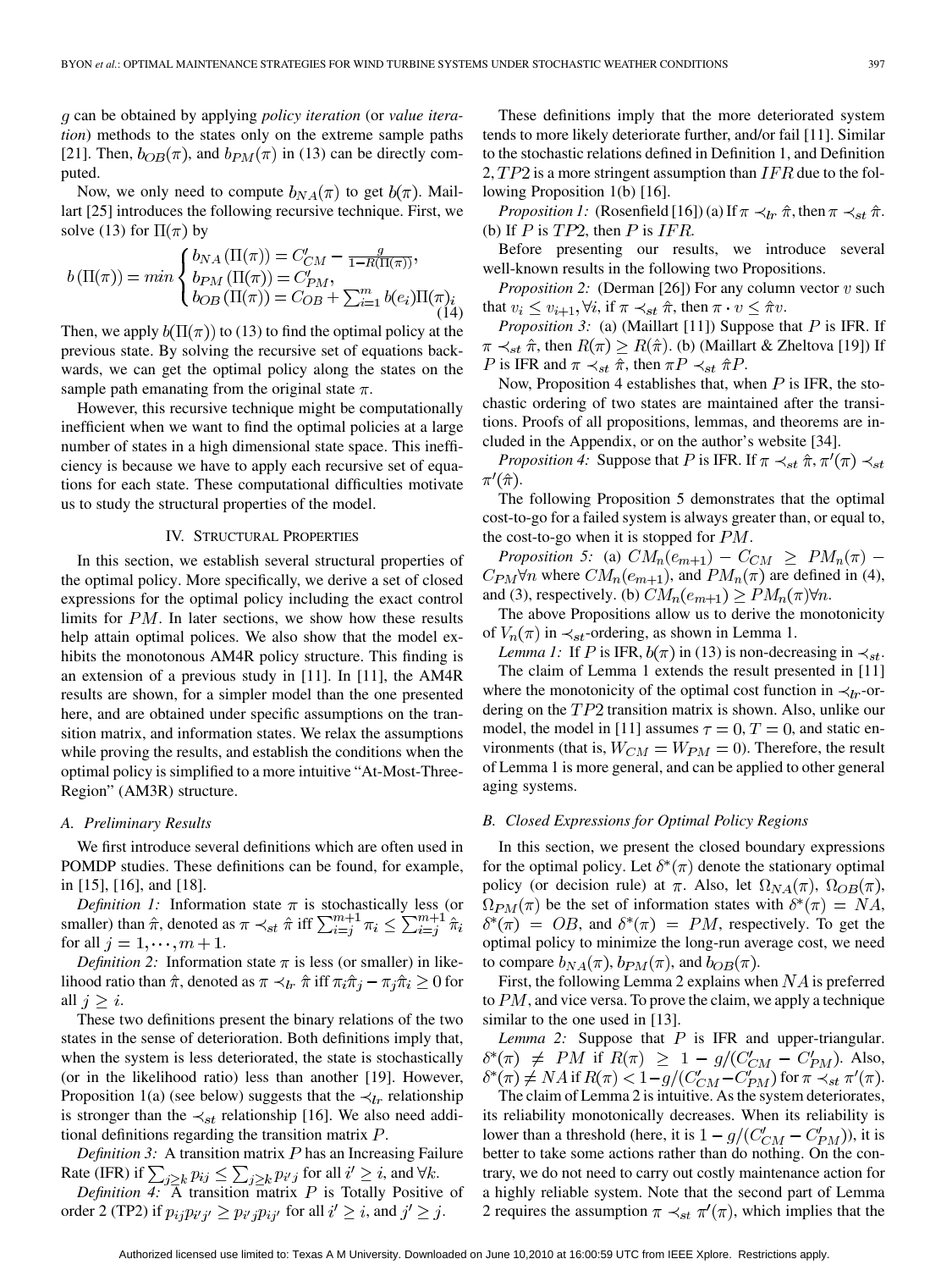next state is more deteriorated than the current state in a probabilistic sense. This assumption should hold in most commonly encountered aging systems.

With the result of Lemma 2,  $b_{OB}(\pi)$  in (13) can be reformulated as

$$
b_{OB}(\pi) = C_{OB} + \sum_{i=1}^{m} \{b_{NA}(e_i) \cdot I(R(e_i) \ge \alpha) + b_{PM}(e_i) \cdot I(R(e_i) < \alpha)\} \pi_i \quad (15)
$$

Here,  $I(\cdot)$  is the indicator function, and  $\alpha = 1 - g/(C_{CM} C_{PM}$ ).  $OB_n(\pi)$  in (3) can be reformulated likewise.

Next, let us compare  $b_{OB}(\pi)$  with  $b_{PM}(\pi)$ . If  $C'_{PM} <$  $C_{OB} + \sum_i b(e_i) \pi_i$ , PM is preferred to OB. As a result, if  $R(\pi) < \frac{1}{1-g}/(\frac{C'_{CM} - C'_{PM}}{P_M})$ , and  $C'_{PM} < C_{OB} + \sum_i b(e_i) \pi_i$ , the optimal policy is PM. Also, from the facts that  $b_{OB}(\pi)$  is non-decreasing in  $\prec_{st}$ -ordering, and that  $b_{PM}(\pi)$  is constant, we can derive the control limit for  $PM$  in closed form. Many previous maintenance studies based on a POMDP simply prove the "existence" of the control limit for  $PM$ . But for this problem, we analytically obtain the necessary and sufficient condition. Theorem 1 summarizes the results.

*Theorem 1:* Suppose that  $P$  is IFR, and upper-triangular. (a) For  $\pi \prec_{st} \pi'(\pi)$ , the region where the optimal policy is PM is defined by  $\Omega_{PM} = {\pi; R(\pi) < 1 - g/(C'_{CM} - C'_{PM})},$  $C'_{PM} < C_{OB} + \sum b(e_i)\pi_i$ , whereas PM cannot be optimal for  $\pi \notin \Omega_{PM}$ . (b) Furthermore, if  $\delta^*(\pi) = PM$ ,  $\delta^*(\hat{\pi}) = PM$ for  $\pi \prec_{st} \hat{\pi}$ .

This  $PM$  region in Theorem 1 defines the optimal  $PM$  region of the AM4R policy, as we will discuss in Section IV-D.

*Corollary 1:* Suppose that  $P$  is IFR, and upper-triangular. (a) If  $R(\pi) < 1 - g/(C_{CM}' - C_{PM}')$ , and ,  $\delta^*(\pi) = OB$  for  $\pi \prec_{st} \pi'(\pi)$ . (b) If , and  $C_{PM}' < C_{OB} + \sum b(e_i)\pi_i$ ,  $NA.$ 

Finally, let us compare  $b_{NA}(\pi)$  with  $b_{OB}(\pi)$ . We present the conditions under which  $NA$  is preferred to  $OB$ , and vice versa, in Lemma 3, and Lemma 4.

*Lemma 3:* If , then  $\delta^*(\pi) \neq OB$ .

Similar to Lemma 2, Lemma 3 also explains that when the system is in a fairly good condition with a high reliability, we do not need to carry out costly inspection of the system. Along with Lemma 2, the following Corollary 2 specifies the sufficient condition for  $NA$  to be optimal; its proof follows directly from Lemma 2, and Lemma 3.

*Corollary 2:* If , then  $\delta^*(\pi) = NA.$ 

And, Lemma 4 specifies the sufficient condition under which  $OB$  is optimal.

*Lemma 4:* Suppose that . If  $\delta^*(\pi^2) = OB$ , then OB.

# *C. Structural Properties Along Sample Path*

By extending the claim of Proposition 4, we can easily show that, when  $P$  is IFR, all of the states in the sample path ema-

nating from any  $\pi$  is in increasing stochastic order as long as  $\pi \prec_{st} \pi^2$ . This allows us to apply all of the results developed in Section IV-B to the states along a sample path in increasing stochastic order. The following Corollary 3 summarizes them.

*Corollary 3:* Suppose that  $P$  is IFR, and upper-triangular. Then the states along a sample path satisfy the following properties for  $\pi \prec_{st} \pi'(\pi)$ .

- (a) Any sample path is in  $\prec_{st}$ -increasing order. That is,  $\pi \prec_{st}$  $\pi^2 \prec_{st}, \cdots, \prec_{st} \Pi(\pi)$ .
- (b)  $V_n(\pi)$ , and  $b(\pi)$  are non-decreasing along any sample path.
- (c) Suppose that  $R(\pi^q) \geq 1 g/(C'_{CM} C'_{PM})$ .  $\delta^*(\pi^k) \neq$ for  $\forall k \leq q$ . On the contrary, if ,  $\delta^*(\pi^k) \neq NA$  for  $\forall k \geq q$ .
- (d) There exists a critical number  $k^*$  such that  $\delta^*(\pi^k)$  =  $PM, \forall k \geq k^*$ , and  $\delta^*(\pi^k) \neq PM$  otherwise. And, such  $k^*$  is given by  $k^* = \max\{k1(\pi), k2(\pi)\}\$  where

$$
k1(\pi) = \min\left\{k; R(\pi^k) < 1 - \frac{g}{C'_{CM} - C'_{PM}}\right\}, \quad (16)
$$
\n
$$
k2(\pi) = \min\left\{k; C_{OB} + \sum b(e_i)\pi_i^k > C'_{PM}\right\}. \quad (17)
$$

## *D. The Monotonic At-Most-Four-Region Policy*

Several previous studies establish the AM4R policy structure along an ordered subset of state space for POMDP problems in different maintenance settings. For example, Maillart [11] presents the AM4R structure along any straight line of  $\prec_{lr}$ -ordered information states when  $P$  is  $TP2$  in her model.

In this section, we establish similar results for the presented problem under less stringent assumptions on the transition matrix, and information states. Specifically, we show that the optimal policy has the AM4R structure along a straight line of  $\prec_{st}$ -ordered states on IFR transition matrix. Consider two states  $\pi$ , and  $\hat{\pi}$ , for  $\pi \prec_{st} \hat{\pi}$ . Let us denote a state between  $\pi$ , and  $\hat{\pi}$  by  $\pi(\lambda) = \lambda \pi + (1 - \lambda)\hat{\pi}, 0 \leq \lambda \leq 1$ . Here, higher  $\lambda$ implies a more deteriorated condition (we will show the reason in Theorem 2). Then, there exist at most three numbers  $\lambda_1$ ,  $\lambda_2$ ,  $\lambda_3$  to divide the optimal policy regions as follows.

$$
\delta^*(\pi(\lambda)) = \min\begin{cases} NA, & \text{if } \lambda < \lambda_1 \text{ or } \lambda_2 < \lambda \le \lambda_3 \\ OB, & \text{if } \lambda_1 \le \lambda \le \lambda_2 \\ PM, & \text{if } \lambda > \lambda_3 \end{cases} (18)
$$

That is, as  $\lambda$  increases, the optimal policy regions are divided into at most four regions with the order  $NA \rightarrow OB \rightarrow NA \rightarrow$  $PM$ . To establish this AM4R structure, we first show the concavity of  $V_n(\pi)$ .

*Lemma 5:*  $V_n(\pi)$  is piecewise linear concave for all n.

Now, we are ready to prove the monotonic AM4R structure along a  $\prec_{st}$ -increasing line.

*Theorem 2:* If  $P$  is IFR, the optimal policy has the monotonic AM4R structure along any straight line of information states in  $\prec_{st}$ -increasing order. Furthermore, the control limit to define optimal PM policy is defined by  $\lambda^* = \inf{\lambda; R(\pi(\lambda))} < 1$  –  $g/(C'_{CM} - C'_{PM}), C'_{PM} < C_{OB} + \sum b(e_i)\pi(\lambda)_i$ .

As Rosenfield [16] points out, the second  $NA$  region in the AM4R structure may seem counter-intuitive. In the following discussions, we establish the conditions under which we have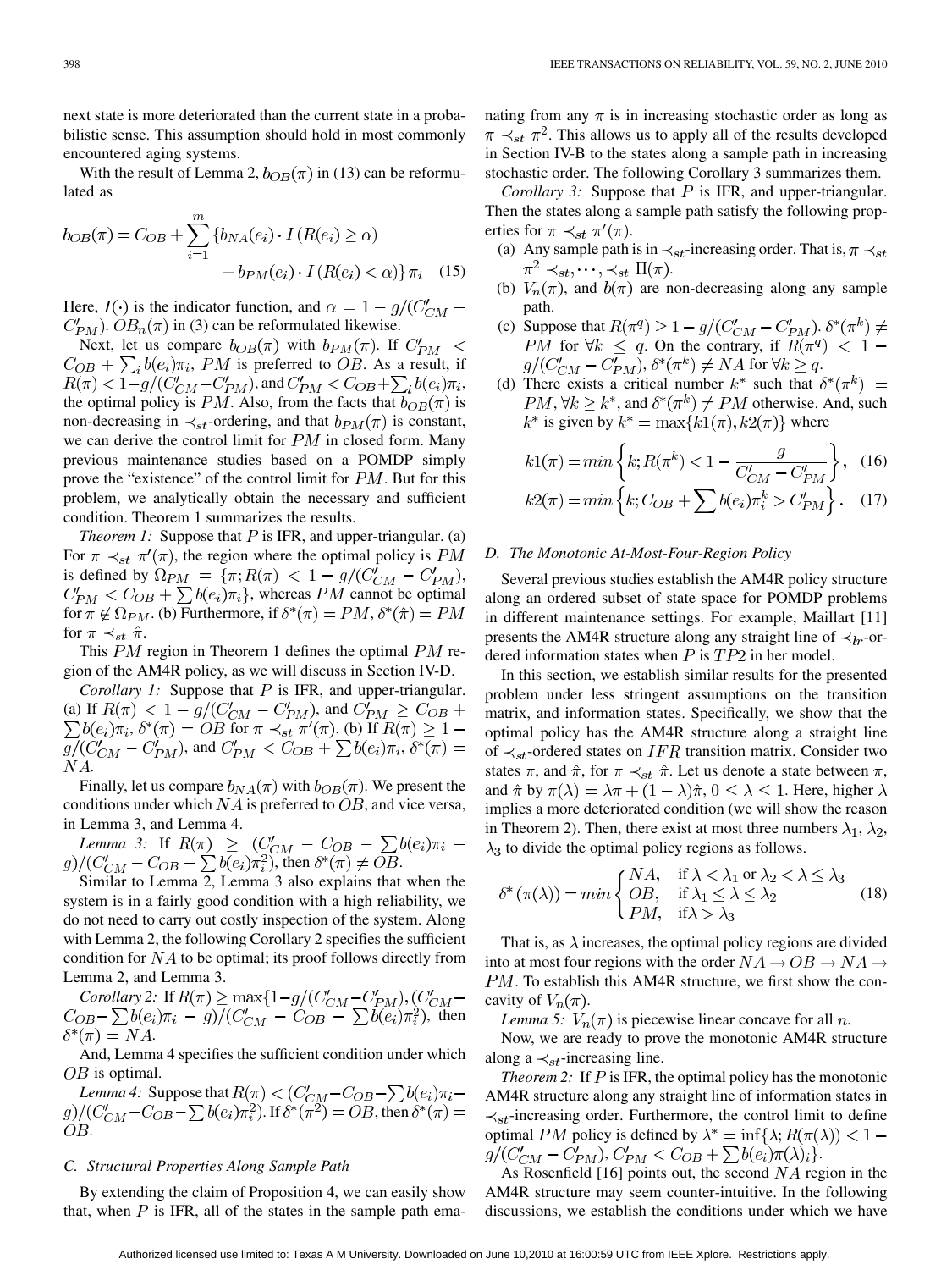

Fig. 2. The optimal policy structure: (a) monotonic AM4R structure; (b) monotonic AM3R structure.

the more intuitive AM3R policy structure. Let us define the critical numbers to divide the optimal policy regions as follows.

$$
\lambda_{NA \le PM} = \max \left\{ \lambda; R(\pi(\lambda)) \ge 1 - \frac{g}{C'_{CM} - C'_{PM}} \right\} \tag{19}
$$

$$
\lambda_{OB \le PM} = \max \left\{ \lambda; C_{OB} + \sum b(e_i) \pi(\lambda)_i \le C'_{PM} \right\} \tag{20}
$$

Note that, for  $\lambda \leq \lambda_{NA} \leq PM$ , NA is preferred to PM, and vice versa. Similarly, for  $\lambda \leq \lambda_{OB < PM}$ , OB is preferred to PM, and vice versa.

*Corollary 4:* If  $\lambda_{NA\leq PM}$  <  $\lambda_{OB\leq PM}$ , the optimal policy has the monotonic AM3R structure along any  $\prec_{st}$ -increasing straight line of information states with the order of  $NA \rightarrow$  $OB \rightarrow PM$ . The optimal policy region for PM is given by  $\{\pi(\lambda): C'_{PM} < C_{OB} + \sum b(e_i)\pi(\lambda)_i\}.$ 

Fig. 2 compares the two policy structures. Whether the optimal policy structure exhibits the AM4R or AM3R is highly dependent on the costs of  $PM$ . When the PM costs are relatively larger compared to the costs related to other actions, the structure is more likely to result in the AM4R structure, as shown in Fig. 2(a). Otherwise, when  $PM$  costs are comparable to other costs, the AM3R structure is more likely, as shown in Fig. 2(b).

In wind turbine operations, the repair costs  $(C_{CM}')$  after an unplanned failure are considerably larger compared to the  $PM$ costs  $(C_{PM}')$ , as explained in Sections I and III. Also, in most cases,  $OB$  costs are not negligible because inspecting the physical condition by dispatching a crew is costly due to the high labor costs, and the long distance of wind farms from the operation centers [27]. This high cost implies that the presented optimal policy would more likely lead to the AM3R structure in wind turbine maintenance problems.

#### V. ALGORITHM

In Section III-B, we introduced the pure recursive technique to get the optimal policy. Now, using the structural policies developed so far, we can reduce the computational efforts substantially.

First, given the parameter values  $(C_{CM}, C_{PM}, C_{OB}, W_{CM},$  $W_{PM}, P, \tau$ , and T), we obtain  $b(e_i), i = 1, \dots, m + 1$ , and average cost  $q$  by applying policy (or value) iteration to the states on the extreme sample paths. Then,  $C'_{CM}$ , and  $C'_{PM}$  in (11), and (12) can be computed, respectively, as discussed in Section III-A. Then, we apply the following decision rules to attain the optimal policy for a given  $\pi$ .

- Suppose that there exists a  $\pi$  at which the optimal policy is *PM*. Then  $\delta^*(\hat{\pi}) = PM$  for  $\pi \prec_{st} \hat{\pi}, \forall \hat{\pi}$ .
- Suppose that  $R(\pi) < 1 g/(C'_{CM} C'_{PM})$ . If  $b_{OB}(\pi) >$  $b_{PM}(\pi)$ , then  $\delta^*(\pi) = PM$ . Otherwise,  $\delta^*(\pi) = OB$ .
- Suppose that  $R(\pi) \geq 1 g/(C'_{CM} C'_{PM})$ . Then  $\delta^*(\pi) =$ NA if  $b_{OB}(\pi) > b_{PM}(\pi)$ , or if  $R(\pi) \geq (C'_{GM} - C_{OB} -$ .
- Suppose that , and  $b_{OB}(\pi) \le b_{PM}$ . We apply the following recursive method, which improves the pure recursive technique.
	- Step 1. Set  $k = 1$ ;
	- Step 2. If  $R(\pi^k) < 1-g/(C'_{CM}-C'_{PM})$ , then  $b(\pi^k)$  =  $\min\{b_{OB}(\pi^k), b_{PM}(\pi^k)\}\.$  Then apply the recursive set of equations (13) backward to get  $b(\pi^{k-1}), \dots, b(\pi)$ . Otherwise,  $k = k + 1$ , and go to Step 3.
	- Step 3. If  $\|\pi^{k+1} \pi^k\| < \epsilon$ , we apply (14) to get  $b(\pi^k)$ , and then step backwards along the path by comparing  $b_{NA}$  and  $b_{OB}$  to get  $b(\pi^{k-1}), \dots, b(\pi)$ . Otherwise,  $k =$  $k + 1$ , and go back to Step 2.

The above method results in an optimal policy that can be analytically obtained from the closed-form expressions. We need to apply the recursive method only for the states whose reliabilities are between  $1 - g/(C'_{CM} - C'_{PM})$ , and . Even for the recursive method itself, as Step 2 shows, we do not have to proceed until we meet the stationary state  $\Pi(\pi)$ . Along the sample path, once we find the state whose optimal policy is not  $NA$  (that is,  $R(\pi^k) \leq 1 - g/(C'_{CM} - C'_{PM})$  for some  $\pi^k$ ), we can compute  $b(\pi^k)$  by comparing  $b_{PM}$  with  $b_{OB}(\pi^k)$ . Then we can step backwards by applying (13) until we get  $\pi$ . On the contrary, Step 3 occurs when the reliability at the stationary state is greater than  $1 - g/(C'_{CM} - C'_{PM})$ . In this case,  $PM$  cannot be optimal at all of the states along the sample path originating from  $\pi$ . Therefore, we only need to compare  $b_{NA}(\pi^k)$  with  $b_{OB}(\pi^k)$  when we step backwards to  $\pi$ .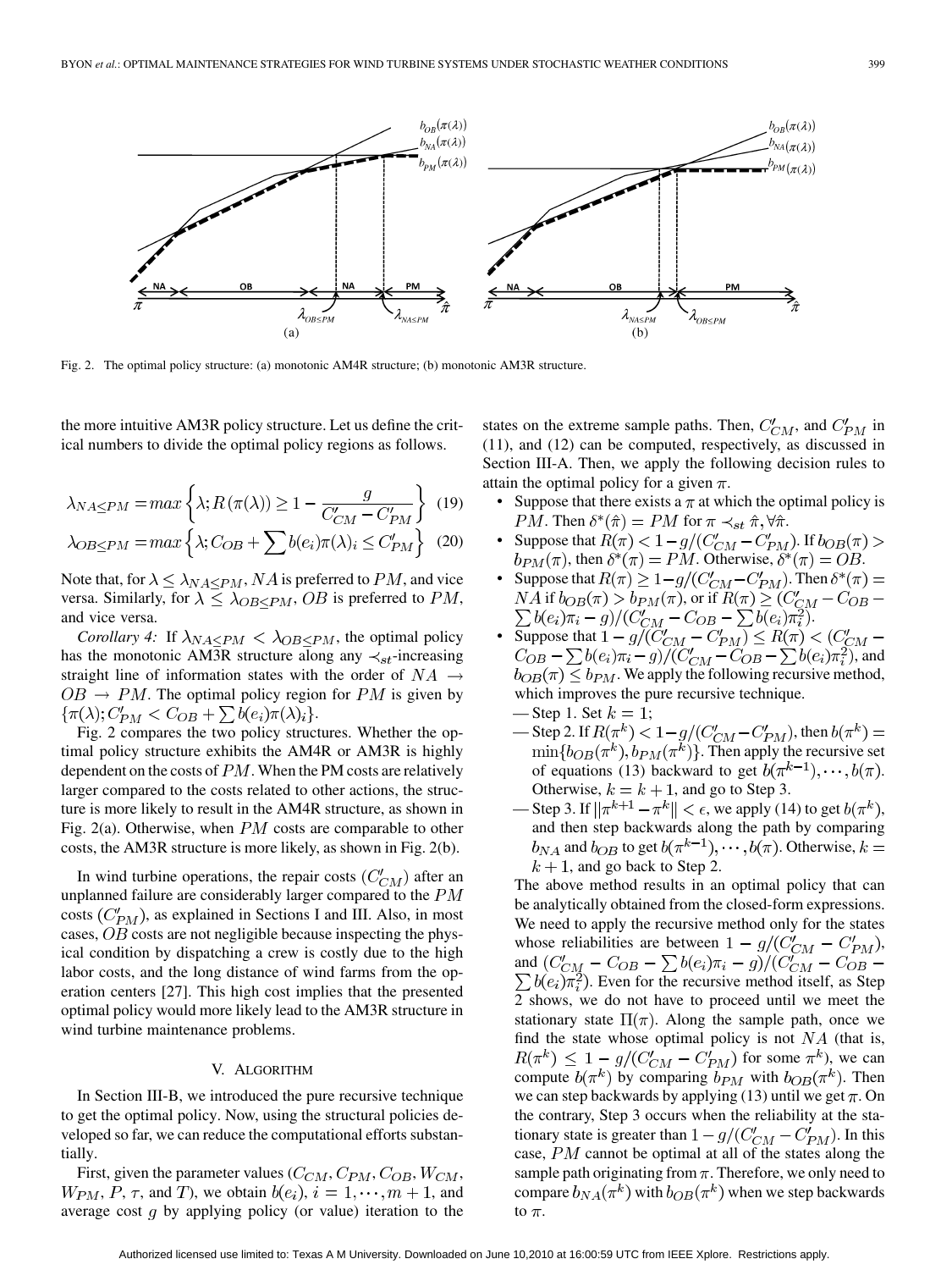

Fig. 3. Optimal policies. (a)  $W_{PM} = 0.1, W_{CM} = 0.4$ . (b)  $W_{PM} = 0.4, W_{CM} = 0.4$ 

## VI. NUMERICAL EXAMPLES

McMillan & Ault [6] show that the most critical failures in wind turbines are associated with the gearbox because of high capital cost, long lead time for repairs, difficulty in replacing a gearbox, and lengthy downtime compounded by adverse weather conditions. Therefore, we choose a gearbox among several components of a wind turbine to illustrate the presented methodology.

#### *A. Example for Gearbox Maintenance*

We choose appropriate parameter values based on published data, and discussions with our industry partners. For the costs to repair a gearbox, we refer to [27]. The total direct costs for  $CM$ , which include labor costs, crane rental, materials, and consumables, are  $C_{CM} = 12,720$ . The PM costs are about half that of the CM costs:  $C_{PM} = 6{,}360$ . For a 2.5 MW turbine, revenue loss during one week is  $\tau = 8,820$ . We set  $C_{OB} = 1,000$ , according to the suggestions of our industry partners. The monetary unit of each cost factor in this example is euros.

Typical downtime after failures may take from 600 hours (25 days) up to 60 days [6], [10], [28]. The major contribution of this lengthy down time is the long lead time when the spare parts and/or crew are not available. In this study, we assume that, upon failure, the lead time  $(T)$  for assembling repair crew and spare parts and travel time takes six weeks. We also assume that repairs can be carried out in about one week [6].

Generally, a transition matrix  $P$  can be generated from historical data by taking a long-run history about the deterioration states, and counting transitions. Due to the relatively short history of preventive maintenance practices in wind turbine industries, we do not yet have a transition matrix generated from an actual aging gearbox. So we use a  $P$  similar to the one used in the example in [11] with slight modifications. We will examine the sensitivity of  $P$  in the next subsection. We assume that

the weekly-based deterioration process follows a Markovian behavior with the following  $IFR$ , upper-triangular  $P$  matrix.

$$
P = \begin{bmatrix} 0.90 & 0.05 & 0.03 & 0.02 \\ 0.00 & 0.85 & 0.10 & 0.05 \\ 0.00 & 0.00 & 0.92 & 0.08 \\ 0.00 & 0.00 & 0.00 & 1.00 \end{bmatrix}
$$
(21)

Based on (1), we can represent the state of the gearbox as a four-dimensional row vector,  $\pi = {\pi_1, \pi_2, \pi_3, \pi_4}$ . The values  $\pi_1$ ,  $\pi_2$ , and  $\pi_3$  represent the probabilities of being in a *normal*, *alert*, and *alarm* state, respectively. The value  $\pi_4$  represents the probability of being in a *failed* state.

Fig. 3 illustrates the optimal policies with two different stochastic weather environments. We can see that  $\Omega_{OB}$ , and  $\Omega_{PM}$ are convex sets. Also, if we draw a line between any two points, the policy regions are divided into at most three regions in most cases, which is consistent with the previous discussions that the AM3R structure might dominate over the AM4R structure in most real applications. Also notice that  $\Omega_{PM}$  gets smaller as the chance of adverse weather conditions to prohibit  $PM$  increases. That is, with higher frequency of adverse weather conditions (that is, with higher  $W_{PM}$ ), wind farm operators should be more conservative in carrying out  $PM$  because of possible production losses caused by interrupted or delayed jobs during harsh weather.

Fig. 4 superimposes the control limits developed in Section IV-B on the optimal policy for the same example in Fig. 3(a). Line 1 depicts the preference of  $NA$  to  $PM$ , or vice versa, with  $R(\pi) = 1 - g/(C'_{CM} - C'_{PM})$ . Line 2 is obtained from the comparison of  $b_{OB}$  and  $b_{PM}$  with  $C'_{PM} = C_{OB} + \sum_i b(e_i) \pi_i$ . Finally, Line 3 defines the area where  $NA$  is preferred to  $OB$ . The optimal policy of each area is as follows.

- $PM$  in states above Line 1, and Line 2 (by Theorem 1).
- $OB$  in states above Line 1, and below Line 2 (by Corollary 1(a)).
- $NA$  in states below Line 1, and Line 3 (by Lemma 2, and Lemma 3).

.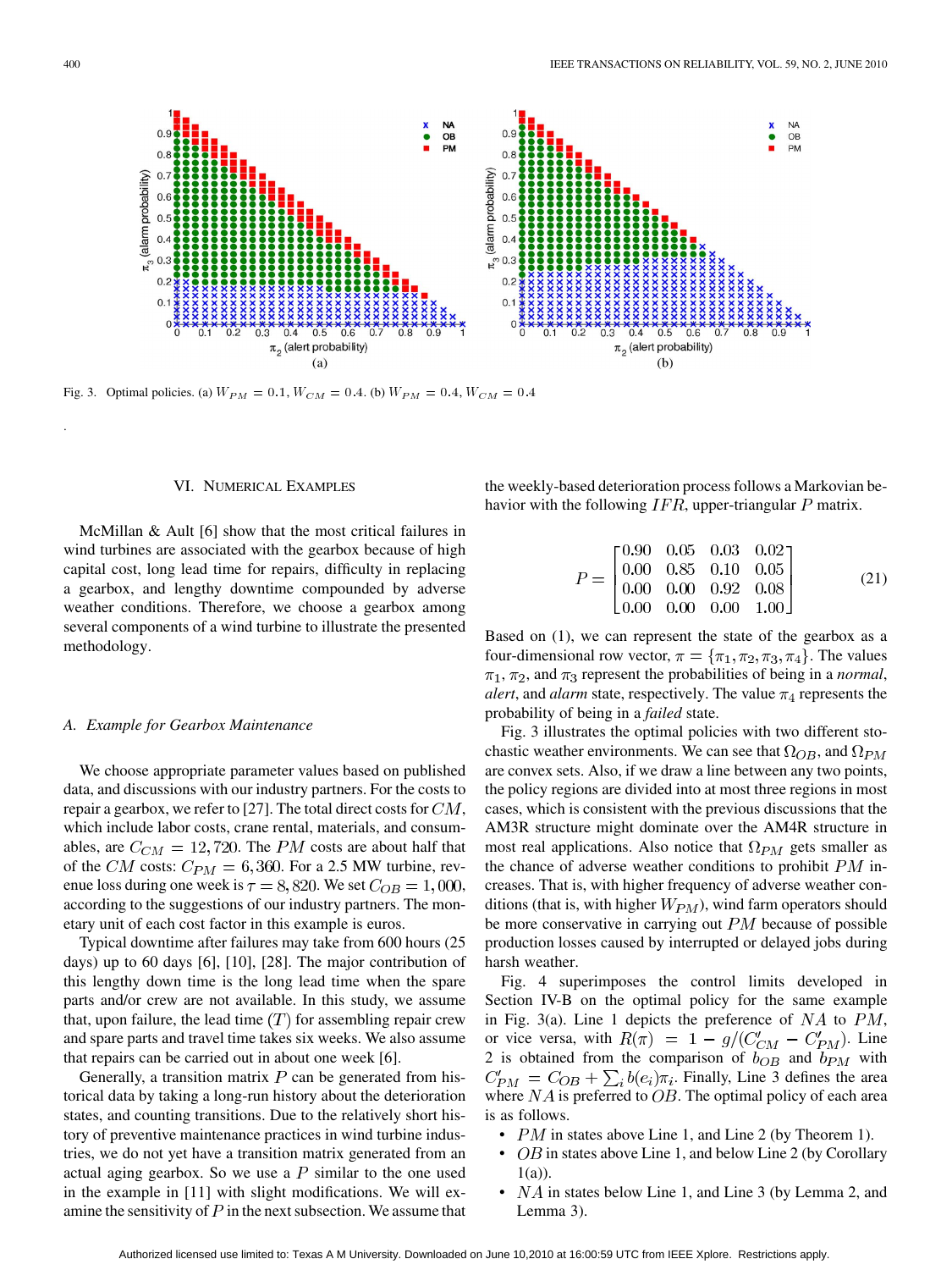

Fig. 4. Control limits superimposed on optimal policies for  $W_{PM} = 0.1$ , and  $W_{CM} = 0.4$ .



Fig. 5. Performance comparison where " $m + 1$ " denotes the dimension of states, and "# states" denotes the number of states that we evaluate to optimal policies.

•  $NA$  in states in the triangular area surrounded by Line 1, Line 2, and Line 3 (by Corollary 1(b)).

The only states whose optimal policy are not straightforward from these control limits are shown in the region surrounded by the dashed lines in Fig. 4. The optimal policy in this region is obtained by applying the improved recursive technique discussed in Section V.

## *B. Performance Comparison*

Suppose that we want to find the optimal policy at every grid point, as shown in Figs. 3 and 4. As the dimension of states increases, computation time significantly increases when we use the pure recursive algorithm. Fig. 5 compares the performance of the suggested algorithm with the pure recursive technique. We use the same parameter values in the previous examples, and  $W_{PM} = 0.1$  and  $W_{CM} = 0.4$ , but vary the transition matrix along a state size. The results indicate that the closed form of decision boundaries compounded by the improved recursive technique reduces the computation time by more than 70% over various sizes of the problem instances.

# *C. Sensitivity Analysis of Transition Matrix*

Considering difficulties to get a transition matrix  $P$ , we analyse the sensitivity of a transition matrix by applying four addi-

TABLE I SENSITIVITY ANALYSIS ON  $P$ 

|       | $P_k$ $\Delta P_k$ | $\boldsymbol{q}$                 | $g_k$ | $\Delta G_k$ |
|-------|--------------------|----------------------------------|-------|--------------|
|       |                    | $P_1$ 10.3% 2549.0 2599.4 2.0%   |       |              |
|       |                    | $P_2$   6.1% 2549.0 2576.5 1.1%  |       |              |
| $P_3$ |                    | 5.7% 2549.0 2572.8 0.9%          |       |              |
|       |                    | $P_4$   10.1% 2549.0 2596.3 1.9% |       |              |

tional, different matrices,  $P_i$ ,  $i = 1, \dots, 4$ .  $P_1$  represents a more slowly deteriorating system in a stochastic sense than  $P$  in (21). That is, each row vector of  $P_1$  is stochastically less than the corresponding row vector of  $P$ . Let us denote this relationship by  $P_1 \prec_{st} P$ . Similarly,  $P_2 \prec_{st} P$ , and also  $P_1 \prec_{st} P_2$ . On the other hand,  $P_3$ , and  $P_4$  represent more rapidly deteriorating systems than P, such that  $P \prec_{st} P_3 \prec_{st} P_4$ .

We quantify the speeds of deterioration of a system with  $P_k$ ,  $k = 1, \dots, 4$ , compared to P, with the measure

$$
\Delta P_k(\%) = \sum_{i=1}^m \sum_{j \ge i} \frac{|P(i,j) - P_k(i,j)|}{P(i,j)} \times 100 \tag{22}
$$

where  $P(i, j)$  is the element in the *i*th row and *j*th column of P matrix, and  $P_k(i, j)$  is similarly defined. Note that the lower offdiagonal elements are not involved in (22) because we consider upper-triangular matrices.  $\Delta P_k$  implies the relative difference of  $P_k$ , compared to  $P$ .

To measure the sensitivity of a transition matrix, we use simulation. Suppose that the actual system undergoes a deterioration process following a transition matrix  $P$ . We simulate the trajectories of system states following  $P$  from 136 different starting points. Here, 136 starting points are the points in the grid, similar to the grid points shown in Fig. 4. But to speed up the simulations, we use a coarser grid such that the distance between adjacent grid points is 2/3. From each starting point, the simulation is performed over 1,000 periods. At each period, we take actions as the optimal policy suggests. Then the costs are averaged. This process is repeated 30 times. That is, we gain the average cost  $q$  by the simulations on 136 different starting points  $\times$  1,000 periods  $\times$  30 trajectories (runs).

However, suppose that we do not know the transition matrix exactly, so we incorrectly use the transition matrix  $P_k$  to attain optimal policies, while the actual deterioration process follows P. We apply the similar simulation process, but we use  $P_k$  to decide the optimal policy. Then, we compute the average cost  $g_k$ . From the results of the simulations, we quantitatively measure the sensitivity of each transition matrix by

$$
\Delta G_k = \frac{g_k - g}{g} \times 100. \tag{23}
$$

Table I summarizes the results. The fourth column (that is,  $q_k$ ) shows that the average costs increase as the assumed transition matrix  $P_k$  deviates from the actual transition matrix  $P$ . However, the difference is not significant, as the fifth column (that is,  $\Delta G_k$ ) indicates. Even when the values of the actual transition matrix deviates from the assumed transition matrix values by about 10% such as  $P_1$  and  $P_4$ , the increased cost is about 2.0%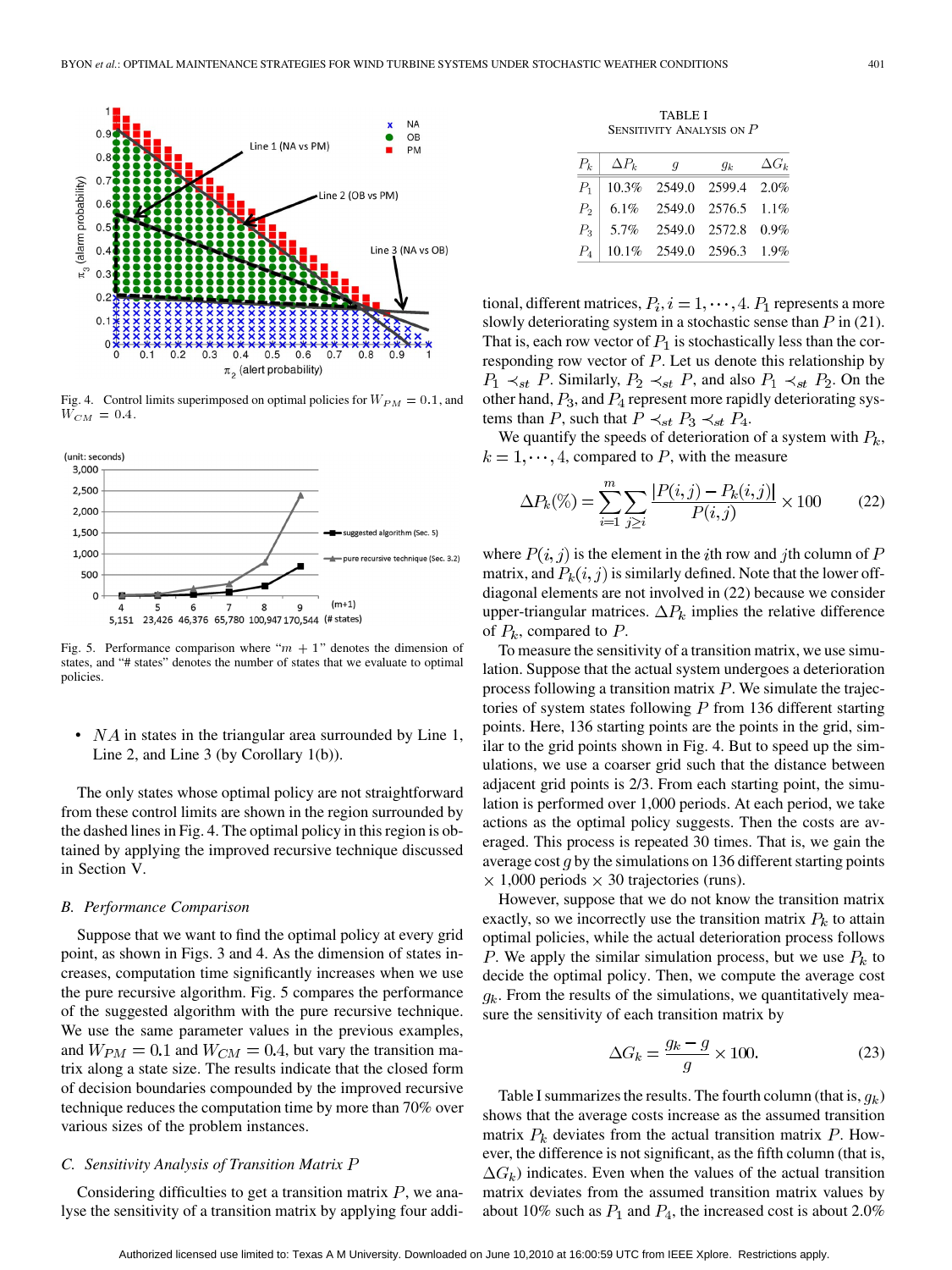on average. When the element values are different by 5–6% such as  $P_2$  and  $P_3$ , average costs are increased by around 1%.

Although the results show that the average costs are not seriously affected by the deviation of the assumed transition matrix from the actual one, we recommend making considerable efforts to accumulate data regarding system deterioration. Rademakers *et al.* [27] also suggest that industry parties should share data for the improvement of O&M for wind turbines. For conventional power systems, these data for critical equipment such as circuit breakers and transformers have been accumulated, and several preventive maintenance strategies have been introduced based on historical data [29]–[31]. Similar efforts are necessary in wind power industries.

# VII. SUMMARY

Despite the vast potential capacity of wind power, the share of wind energy still remains a small portion of the entire energy market. One of the critical factors for enhancing marketability of wind energy is reducing O&M costs. This factor exists because dispatching maintenance crews with heavy-duty equipment to remote wind farm sites is very expensive. O&M for wind turbines has unique aspects that call for a new maintenance model, and further analysis. Wind turbines are typically located in remote areas, and operate under irregular, non-stationary conditions. So the suitability of executing or continuing a repair job depends on stochastic weather conditions. However, most maintenance studies in the literature consider static environmental conditions. Also, lead time for repairs is typically longer than for other equipment, and revenue losses upon failures are significant.

In this study, we use probabilistic cost modeling to quantify risks and uncertainties, and develop an O&M decision model for wind turbines that incorporates these practical aspects. The model has potential to provide practical operations and maintenance guidelines, to reduce repair costs, and increase marketability of wind energy. We also provide an analysis that gives insights into the model structure, and enables efficient numerical solutions. We analytically derive a set of closed-form expressions for the optimal policy, and show how these results can be utilized to solve large problems. We extend the AM4R structure under weaker assumptions than a previous study in the literature, and demonstrate the conditions under which this AM4R structure becomes the AM3R structure. We believe that these results can be applicable to other general aging systems.

As future work, we plan to extend the model to incorporate multiple wind turbines. In this study, we assume independence of each turbine operation. However, when turbines are operating, the rotating blades change wind speeds, and can affect the operation of other wind turbines, a condition known as "wake effects". It would be interesting to see how robust the recommended maintenance policy can perform in a wind farm that houses many wind turbines. As a part of our ongoing research, we have been developing a large-scale simulation model for wind farm operations using the discrete event specification (DEVS) formalism [32] with hundreds of wind turbines [33]. We plan to integrate the DEVS simulation model with the proposed O&M model to validate optimal policies, and to see if further modifications are necessary when we consider multiple turbines.

#### APPENDIX

To save space, we only provide the proofs of Lemma 2, Theorem 1, Lemma 5, and Theorem 2 which we believe are the most important claims in our theoretical findings. The proofs of other claims are also available from the corresponding author's website [34].

*Proof of Lemma 2:*

$$
b_{NA}(\pi) - b_{PM}(\pi)
$$
  
=  $C'_{CM}$  (1 -  $R(\pi)$ ) +  $b(\pi^2)R(\pi) - g - C'_{PM}$  (24)  
=  $(C'_{CM} - C'_{PM})(1 - R(\pi))$   
-  $g + (b(\pi^2) - C'_{PM}) R(\pi)$  (25)

Note that  $b(\pi^2) \leq C'_{PM}$ . Consequently, if (or equivalently,  $R(\pi) \geq 1 - g/(C'_{CM} - C'_{PM})$ ),  $NA$  is preferred to  $PM$ .

Next, Consider the case that  $(C'_{CM} - C'_{PM})(1 - R(\pi)) - g >$ 0. Let us assume that  $\delta^*(\pi) = NA$ . Then,

$$
b(\pi^2) - b(\pi)
$$
  
=  $b(\pi^2) - (C'_{CM}(1 - R(\pi)) + b(\pi^2)R(\pi) - g)$  (26)  
=  $(b(\pi^2) - C'_{PM})(1 - R(\pi))$   
-  $(C'_{CM} - C'_{PM})(1 - R(\pi)) + g.$  (27)

Equation (26) holds from the assumption  $\delta^*(\pi) = NA$ ; and thus,  $b(\pi) = C'_{CM}(1 - R(\pi)) + b(\pi^2)R(\pi) - g$ . Note that in (27),  $b(\pi^2) \leq C_{PM}$ . Therefore, when  $(C_{CM}' - C_{PM}')$  $(1 R(\pi) - g > 0$ ,  $b(\pi^2) \le b(\pi)$  with the assumption of  $\delta^*(\pi) =$ . But this result contradicts that  $b(\pi^2) \geq b(\pi)$  for from Lemma 1. Therefore, when , or equivalently,  $R(\pi) < 1 - g/(C'_{CM} - C'_{PM})$ ,  $NA$  cannot be optimal.

*Proof of Theorem 1:* The first part is straightforward from Lemma 2, and the above discussions. Regarding the second part, *NA* cannot be optimal at  $\hat{\pi}$  from the fact that  $R(\hat{\pi}) \leq R(\pi)$  for  $\pi \prec_{st} \hat{\pi}$ . Also, because  $b(e_i)$  is non-decreasing in i,  $\sum_i b(e_i) \pi_i$ is also non-decreasing in  $\prec_{st}$ -ordering from Proposition 2, and so is  $b_{OB}(\pi)$ . This result leads to  $b_{OB}(\hat{\pi}) \geq b_{OB}(\pi)$ . But,  $b_{PM}(\pi)$  is constant. Thus, when  $\delta^*(\pi) = PM$ , OB cannot be optimal at  $\hat{\pi}$  as well, which concludes the second part of the Theorem.

*Proof of Lemma 5:* We apply the similar induction technique used in [11]. Suppose that  $CM_0(e_{m+1}) = C_{CM}$ . Also, suppose that  $V_0(\pi) = 0$  for  $\forall \pi$  for an operating system.  $NA_1(\pi) = C_{CM}(1 - R(\pi))$  is linear in  $\pi$ .  $OB_n(\pi)$ is a hyperplane of  $\pi$ , and  $PM_n(\pi)$  is constant in  $\pi$   $\forall n$ . Therefore,  $V_1(\pi)$  is piecewise linear concave because the minimum of linear functions is piecewise linear concave. Now, suppose that  $V_n(\pi)$  is piecewise linear concave such that  $V_n(\pi) = min{\pi \cdot a_n^T; a_n \in A_n}$  where  $a_n$  is a  $1 \times (m + 1)$  dimensional column vector. We only need to examine  $NA_{n+1}(\pi)$  to show the piecewise linear concavity of  $V_{n+1}(\pi)$ . The first term of  $NA_{n+1}(\pi)$ , (that is,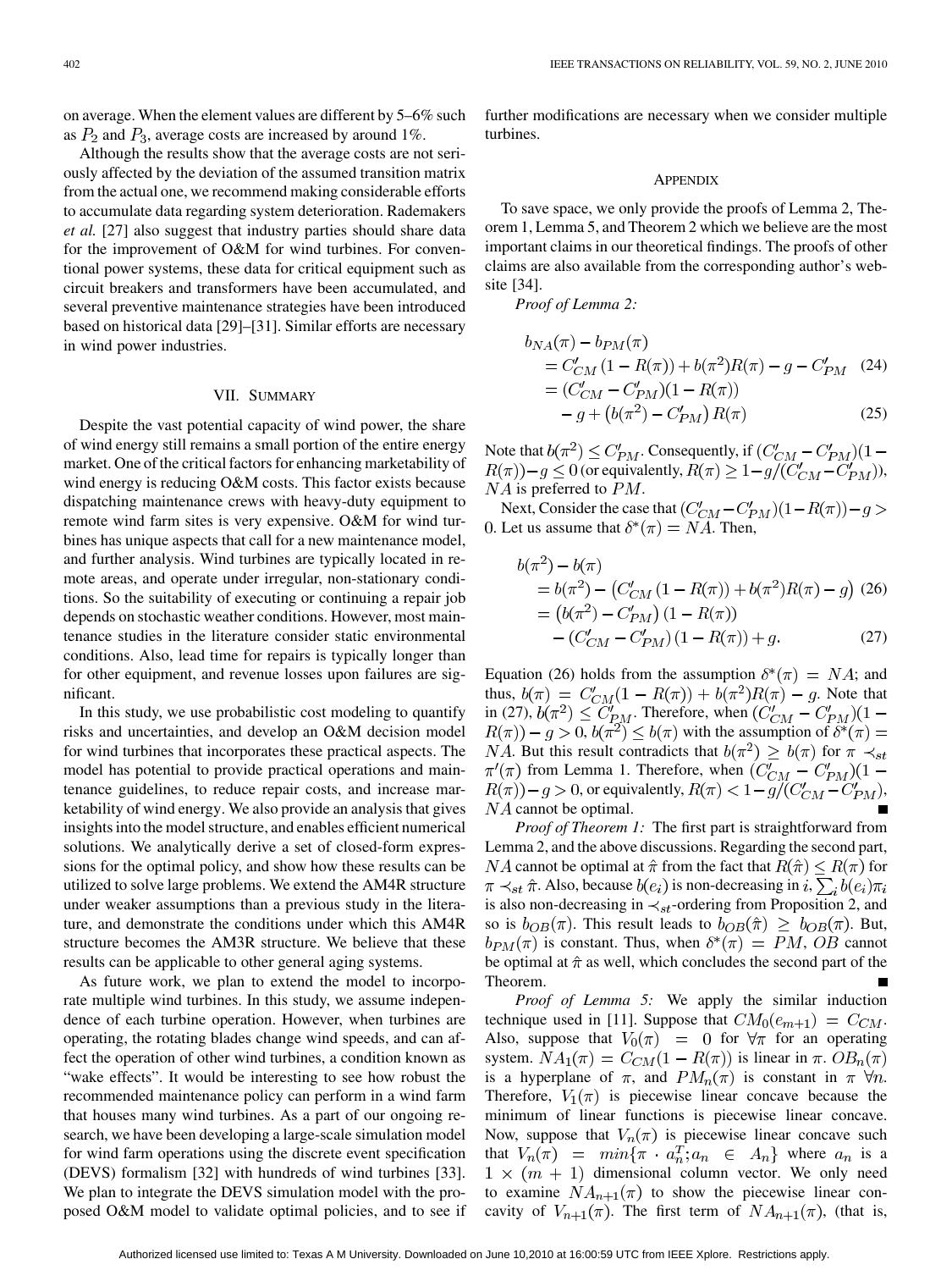$(\tau T + CM_{n-T-1}(e_m + 1))(1 - R(\pi))$  is linear in  $\pi$ . The second term of  $NA_{n+1}(\pi)$  is

$$
R(\pi)V_n(\pi^2) = R(\pi)\min\left\{\pi^2 \cdot a_n^T a_n \in A_n\right\}
$$
\n
$$
(1-\mathcal{D}) \quad (\pi \mathcal{D}) \quad (\pi \mathcal{D}) \quad (\pi \mathcal{D}) \quad (28)
$$

$$
=R(\pi)\min\left\{\left[\frac{\binom{n}{1}\prod_{1},\binom{n}{1}\prod_{2}}{R(\pi)},\cdots,\frac{\binom{n}{1}\prod_{m}}{R(\pi)},0\right]\right\}
$$

$$
\cdot a_{n}^{T};a_{n}\in A_{n}\right\}
$$
(29)

$$
= \min \{ [(\pi P)_1, (\pi P)_2, \cdots, (\pi P)_m, 0 ]
$$
  

$$
a^T \cdot a \in A \}
$$
 (3)

$$
a_n^T; a_n \in A_n
$$
\n
$$
in \{\pi : a_{n+1}^T \in A_{n+1}\} \tag{30}
$$

$$
= \min \left\{ \pi \cdot a_{n+1}^T; a_{n+1} \in A_{n+1} \right\} \tag{31}
$$

Because  $R(\pi)V_n(\pi^2)$  is the minimum of hyperplanes, it is piecewise linear concave, which makes  $NA_{n+1}(\pi)$  also piecewise linear concave. Consequently,  $V_{n+1}(\pi)$  is piecewise linear concave. And the claim holds  $\forall n$  by induction.

*Proof of Theorem 2:* Consider the two states  $\pi(\lambda_1)$ , and  $\pi(\lambda_2)$  between  $\pi$ , and  $\hat{\pi}$  ( $\pi \prec_{st} \hat{\pi}$ ) where  $\pi(\lambda_j) = \lambda_j \pi +$ , for  $j = 1, 2$ , and  $0 \leq \lambda_1 \leq \lambda_2 \leq 1$ . Then, from , we have  $\pi \prec_{st} \pi(\lambda_1) \prec_{st} \hat{\pi}$ . In a similar way, we can easily show that  $\pi(\lambda_1) \prec_{st} \pi(\lambda_2) \prec_{st} \hat{\pi}$ . Therefore,  $\pi(\lambda)$  is  $\prec_{st}$ -increasing in  $\lambda$ , which implies that  $b_{NA}(\pi(\lambda))$ , and  $b_{OB}(\pi(\lambda))$  is non-decreasing in  $\lambda$ . But,  $b_{PM}(\pi(\lambda))$  is constant. Hence, there exists a control limit  $\lambda^*$  such that for any  $\lambda > \lambda^*$ , PM is optimal. The value of  $\lambda^*$  is straightforward from Theorem 1. Next, let us consider  $0 \leq \lambda \leq \lambda^*$ . For this region, we already know that  $PM$  cannot be optimal from Theorem 1. In Lemma 5, we show that  $NA_n(\pi)$  is piecewise linear concave. Thus  $b_{NA}(\pi)$  is also piecewise linear concave, but  $b_{OB}(\pi)$  is a hyperplane. Thus,  $\{\pi; b_{NA}(\pi) \geq b_{OB}(\pi)\}\$ is a convex set, and thus,  $\{\lambda; b_{NA}(\pi(\lambda)) \geq b_{OB}(\pi(\lambda)), 0 \leq \lambda \leq \lambda^*\}$  is also a convex set. This concludes the AM4R structure.

#### **REFERENCES**

- [1] A. Leite, C. Borges, and D. Falcao, "Probabilistic wind farms generation model for reliability studies applied to Brazilian sites," *IEEE Trans. Power Systems*, vol. 21, pp. 1493–1501, 2006.
- [2] R. Karki and R. Billinton, "Cost-effective wind energy utilization for reliable power supply," *IEEE Trans. Energy Conversion*, vol. 19, no. 2, pp. 435–440, 2004.
- [3] G. V. Bussel, "The development of an expert system for the determination of availability and O&M costs for offshore wind farms," in *1999 European Wind Energy Conference and Exhibition, Conference Proceedings*, Nice, France, 1999, pp. 402–405.
- [4] J. Nilsson and L. Bertling, "Maintenance management of wind power systems using condition monitoring systems-life cycle cost analysis for two case studies," *IEEE Trans. Energy Conversion*, vol. 22, no. 1, pp. 223–229, 2007.
- [5] Y. Ding, E. Byon, C. Park, J. Tang, Y. Lu, and X. Wang, "Dynamic data-driven fault diagnosis of wind turbine systems," in *International Conference on Computational Science*, Beijing, China, 2007, pp. 1197–1204.
- [6] D. McMillan and G. W. Ault, "Condition monitoring benefit for onshore wind turbines: Sensitivity to operational parameters," *IET Renewable Power Generation*, vol. 2, no. 1, pp. 60–72, 2008.
- [7] L. Rademakers, H. Braam, M. Zaaijer, and G. van Bussel, "Assessment and optimisation of operation and maintenance of offshore wind turbines," in ECN Wind Energy, Tech. Rep. ECN-RX-03-044, 2003.
- [8] C. Pacot, D. Hasting, and N. Baker, "Wind farm operation and maintenance management," in *Proceedings of the PowerGen Conference Asia*, Ho Chi Minh City, Vietnam, 2003, pp. 25–27.
- [9] P. Caselitz and J. Giebhardt, "Rotor condition monitoring for improved operational safety of offshore wind energy converters," *Journal of Solar Energy Engineering*, vol. 127, no. 2, pp. 253–261, 2005.
- [10] J. Ribrant, "Reliability Performance and Maintenance—A Survey of Failures in Wind Power Systems," Master's thesis, KTH School of Electrical Engineering, , 2006.
- [11] L. M. Maillart, "Maintenance policies for systems with condition monitoring and obvious failures," *IIE Trans.*, vol. 38, pp. 463–475, 2006.
- [12] N. Gebraeel, "Sensory-updated residual life distributions for components with exponential degradation patterns," *IEEE Trans. Automation Science and Engineering*, vol. 3, pp. 382–393, 2006.
- [13] A. Ghasemi, S. Yacout, and M. S. Ouali, "Optimal condition based maintenance with imperfect information and the proportional hazards model," *International Journal of Production Research*, vol. 45, no. 4, pp. 989–1012, 2007.
- [14] J. S. Ivy and S. M. Pollock, "Marginally monotonic maintenance policies for a multi-state deteriorating machine with probabilistic monitoring, and silent failures," *IEEE Trans. Reliability*, vol. 54, pp. 489–497, 2005.
- [15] W. Lovejoy, "Some monotonicity results for partially observed Markov decision processes," *Operations Research*, vol. 35, pp. 736–742, 1987.
- [16] D. Rosenfield, "Markovian deterioration with uncertain information," *Operations Research*, vol. 24, pp. 141–155, 1976.
- [17] S. Ross, "Quality control under Markovian deterioration," *Management Science*, vol. 19, pp. 587–596, 1971.
- [18] M. Ohnishi, H. Kawai, and H. Mine, "An optimal inspection and replacement policy under incomplete state information," *European Journal of Operational Research*, vol. 27, pp. 117–128, 1986.
- [19] L. M. Maillart and L. Zheltova, "Structured maintenance policies in interior sample paths," *Naval Research Logistics*, vol. 54, pp. 645–655, 2007.
- [20] L. C. Thomas, D. P. Gaver, and P. A. Jacobs, "Inspection models and their application," *IMA Journal of Mathematics Applied in Business & Industry*, vol. 3, pp. 283–303, 1991.
- [21] M. Puterman*, Markov Decision Process*. New York: Wiley, 1994.
- [22] T. Welte, "Using state diagrams for modeling maintenance of deteriorating systems," *IEEE Trans. Power Systems*, vol. 24, pp. 58–66, 2009.
- [23] F. Yang, C. Kwan, and C. Chang, "Multiobjective evolutionary optimization of substation maintenance using decision-varying Markov model," *IEEE Trans. Power Systems*, vol. 23, pp. 1328–1335, 2008.
- [24] P. Mandl, "Sur le comportement asmptotique des probabilities dans les ensembles des etats d'une chaine de Markov homgene (in Russian)," *Casopis pro Pestovani Maematiky*, vol. 84, no. 1, pp. 140–149, 1959.
- [25] L. M. Maillart, Optimal Condition-Monitoring Schedules for Multi-State Deterioration Systems With Obvious Failures Department of Operations, Weatherhead School of Management, Tech. Rep. 778, 2004.
- [26] C. Derman, On Optimal Replacement Rules When Changes of State Are Markovian University of California Press, Tech. Rep. Mathematical Optimization Techniques R-396-PR, 1963, R. Bellman (Editor).
- [27] L. Rademakers, H. Braam, and T. Verbruggen, "R&D needs for O&M of wind turbines," in ECN Wind Energy, Tech. Rep. ECN-RX–03-045, 2003.
- [28] J. Ribrant and L. Bertling, "Survey of failures in wind power systems with focus on Swedish wind power plants during 1997–2005," *IEEE Trans. Energy conversion*, vol. 22, pp. 167–173, 2007.
- [29] J. Endrenyi, G. Anders, and A. L. da Silva, "Probabilistic evaluation of the effect of maintenance on reliability. an application to power systems," *IEEE Trans. Power Systems*, vol. 13, no. 2, pp. 576–583, 1998.
- [30] J. Endrenyi, S. Aboresheid, R. Allan, G. Anders, S. Asgarpoor, R. Billinton, N. Chowdhury, and E. Dialynas, "The present status of maintenance strategies and the impact of maintenance on reliability," *IEEE Trans. Power Systems*, vol. 16, no. 4, pp. 638–646, 2001.
- [31] F. Sotiropoulos, P. Alefragis, and E. Housos, "A hidden Markov models tool for estimating the deterioration level of a power transformer," in *IEEE Conference on Emerging Technologies and Factory Automation*, Patras, Greece, 2007, pp. 784–787.
- [32] B. Zeigler, H. Praehofer, and T. Kim*, Theory of Modeling and Simulation*, 2nd ed. : Academic Press, 2000.
- [33] E. Byon, E. Perez, L. Ntaimo, and Y. Ding, "Simulation of wind farm operations and maintenance using DEVS," *Submitted to Simulation: Transactions of the Society for Modeling and Simulation International*, 2009.
- [34] [Online]. Available: http://ise.tamu.edu/metrology("click on "Publications")

**Eunshin Byon** (S'09) is a Ph.D. candidate in the Department of Industrial and Systems Engineering at Texas A&M University, College Station, Texas, USA. She received her M.S., and B.S. (Honors) in Industrial and Systems Engineering from Korea Advanced Institute of Science and Technology (KAIST), South Korea. Her research interests include operations and management of wind power